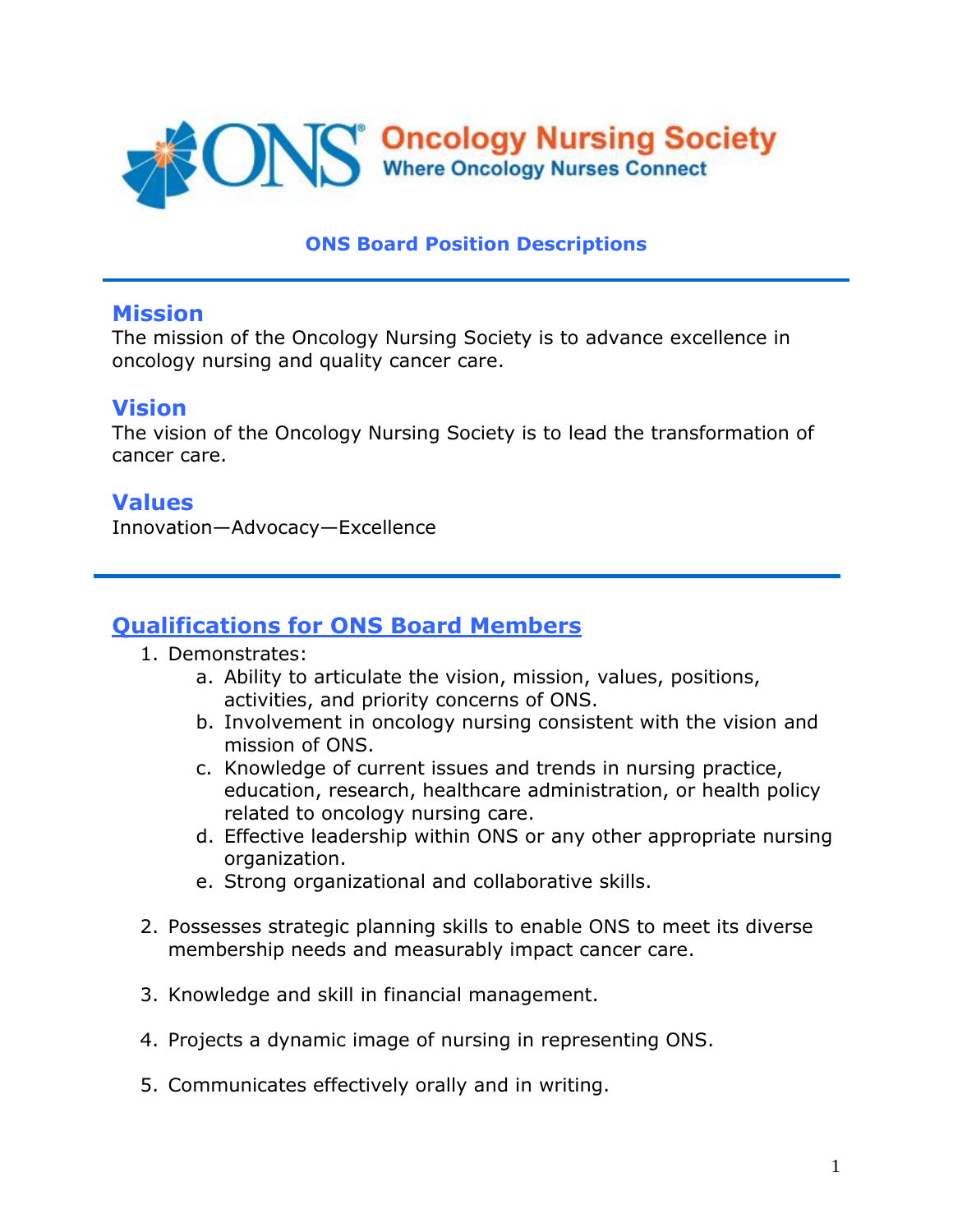- 6. Shows evidence of the ability to effectively conduct meetings and facilitate group process through previous leadership within ONS or any other appropriate organization.
- 7. Negotiates work absences with employer to fulfill the obligations of the position.

#### **Responsibilities of ONS Board Directors**

*The ONS Board of Directors governs on behalf of ONS members and has the ultimate accountability for the activities of the organization. The Board governance is guided by the ONS mission, vision, and values.*

- 1. Contributes to the development of the strategic planning, monitoring, and priority setting for ONS.
- 2. Exercises fiduciary responsibility, actively participating in the ONS budget process (budget development, review, and evaluation of expenditures, revenue, and investments.
- 3. Hires, negotiates contract for, and conducts annual performance appraisal of the Chief Executive Officer (CEO).
- 4. Fosters active visionary thinking, membership input, inclusivity, trend analysis and identification of strategic issues, systematic planning, prioritization, and evaluation that leads to the transformation of cancer care.
- 5. Keeps abreast of ONS activities and reviews all materials for Board discussion prior to meetings and conference calls.
- 6. Assists and monitors the development and implementation of mechanisms to track ONS Board activities and time commitments, and develops or revises Board position descriptions, including role expectations and commitments.
- 7. Acts as a voice for the Society through effective communication, dialogue, and deliberation with members of the Board, general members, external groups, and members of the general public around issues that promote the Society's vision, mission, and strategic plan.
- 8. Collaborates with other Board members in defining, developing, and/or revising ONS's position statements and background documents on significant issues.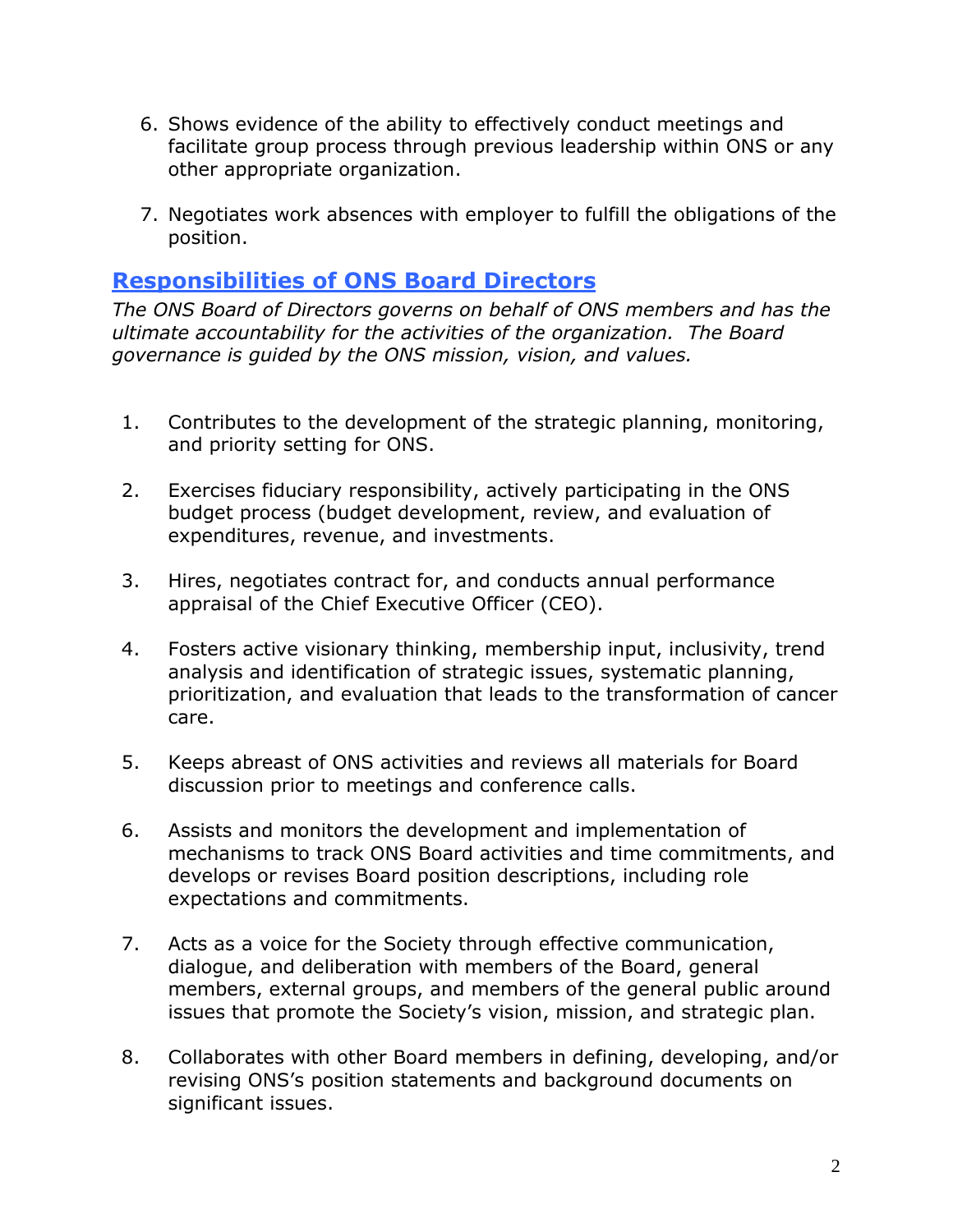- 9. Facilitates ONS's cultural competence, creating opportunities for inclusiveness, recruitment, and retention of a culturally diverse membership and leadership.
- 10. Identifies issues and strategically advocates for oncology professionals and patients with cancer through legislative, educational, financial, and grass\roots efforts.
- 11. Participates in creating collaboration and mutual goal attainment among ONS, the Oncology Nursing Certification Corporation, and the Oncology Nursing Foundation.
- 12. Promotes and facilitates strategic collaborative relationships with key external organizations and represents ONS at various national and international nursing, cancer, and healthcare-related organizational meetings, which may include serving as a liaison to another organization as needed.
- 13. Maintains oversight of the ONS Bylaws.
- 14. Ensures legal compliance with local, state, and federal laws.
- 15. Participates in the work of ONS Board subcommittees as assigned by the ONS President.

For additional information on the qualifications for the ONS Board of Directors please see the [ONS Bylaws](https://www.ons.org/about-ons/ons-leadership/bylaws) .

### **Responsibilities of the ONS President**

- 1. Establishes an effective and collaborative working relationship with the CEO, consulting on Society activities and progress.
- 2. Leads the Board in the strategic planning process and priority setting for ONS.
- 3. Facilitates the development of each officer and Director-at-Large, through a cohesive, goal-oriented relationship between the Board and the CEO.
- 4. Is an official spokesperson for the Society and acts as a voice through effective communication, dialogue, and deliberation with members of the Board, general members, external groups, and the general public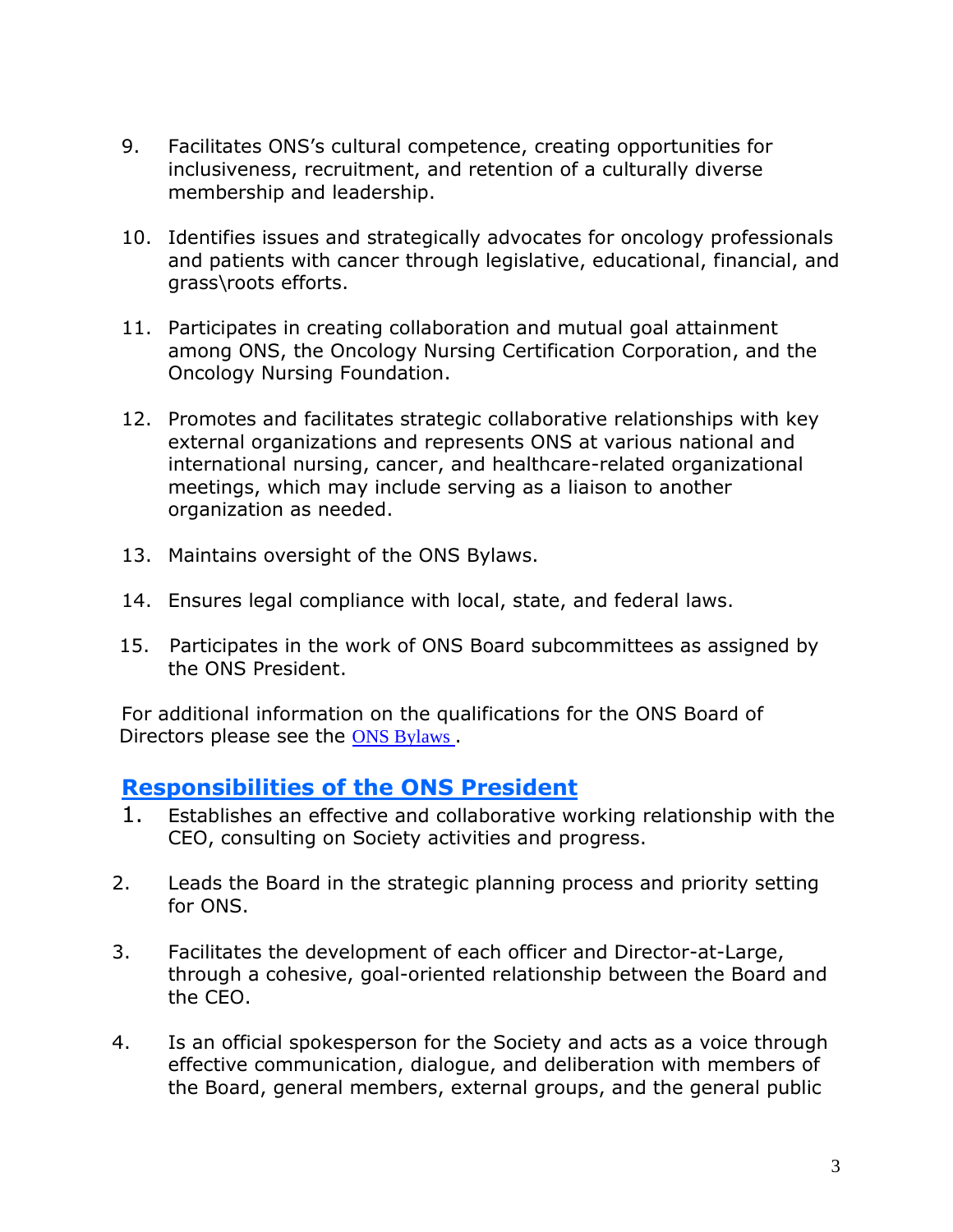around issues that promote the Society's vision, mission, and strategic plan.

- 5. Serves as the official ONS representative to organizations in the nursing and cancer care community.
- 6. Oversees the annual evaluation of the CEO.
- 7. Mentors the President designee and actively facilitates the President designee transition to President.
- 8. Works collaboratively with the CEO to prepare the agenda and presides or appoints an appropriate designee at all ONS Board meetings and monthly Board conference calls. Presides at the annual Congress, including conducting the Business Meeting and the July Leadership Meeting. Presides over the President's Council meetings and conference calls.
- 9. Authors President's or Board's messages for various official publications as scheduled.
- 10. Functions as a member of the Executive Committee for rapid decisionmaking.
- 11. Performs other duties customarily pertaining to the office of the President or as directed by the Board.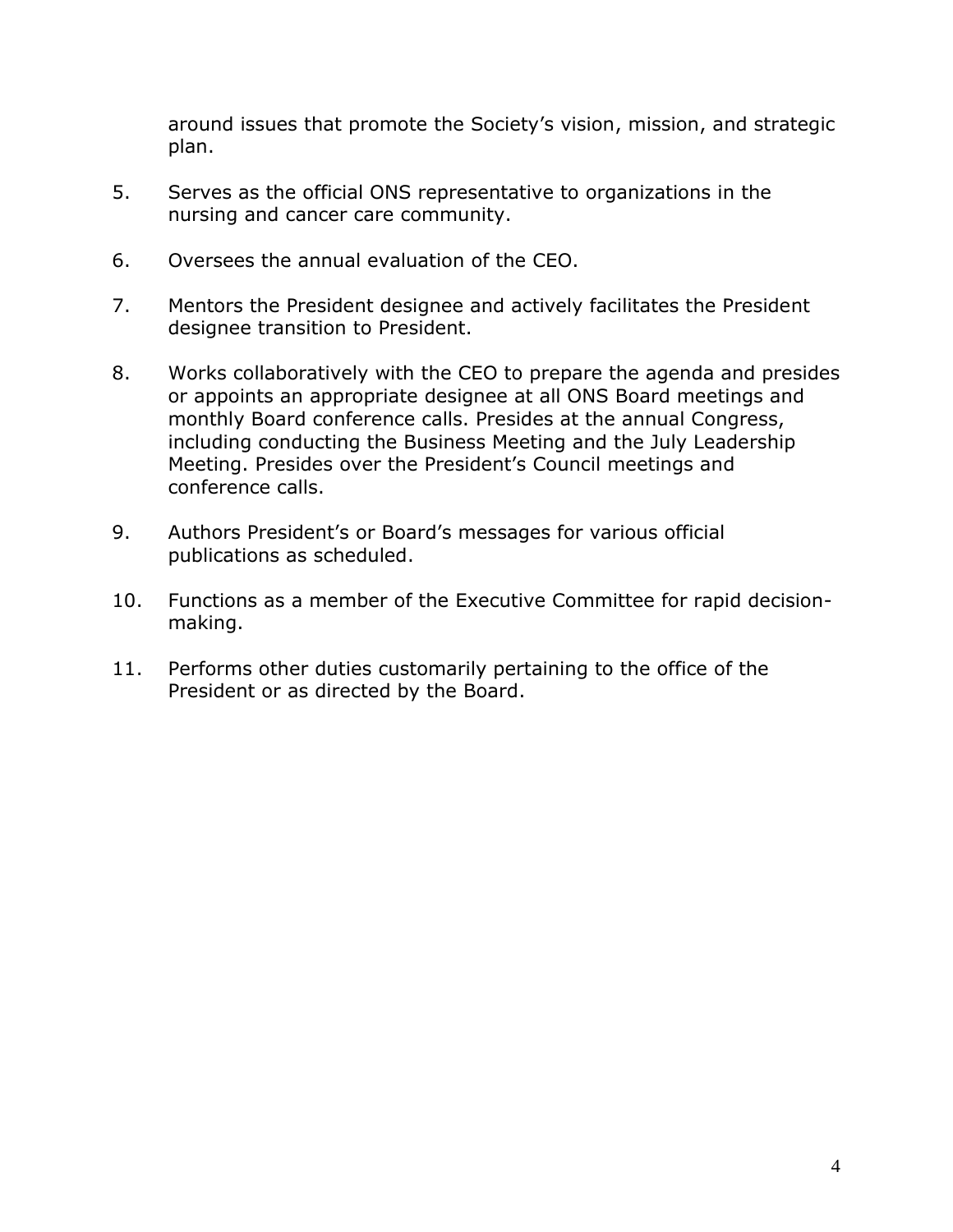### **Responsibilities of the Treasurer**

- 1. Oversees, in partnership with the Chief Financial Officer (CFO), the Board of Directors' financial processes, including providing the Board of Directors with monthly Treasurer Reports, based on financial information provided by the CFO.
- 2. Chairs the budget review components of Board of Directors meeting(s) and the Board of Directors' budget.
- 3. Collaborates with the CEO and CFO on the budget proposal for the upcoming fiscal year.
- 4. Makes recommendations concerning revenues and expenditures to meet budget parameters approved by the Board, submitting adjustments to the Board for approval.
- 5. Oversees the ONS investments along with the Board of Directors, the CEO, financial advisors, and the CFO to attain targeted return at acceptable risk.
- 6. Serves as the ONS representative to the Audit Committee and collaborates with the CFO to understand the annual audit and IRS reports.
- 7. Serves as Chair of the Budget Committee at a minimum of one meeting per year as well as conference calls as needed.
- 8. Responsible for providing guidance to the Board of Directors and project teams regarding fiscal matters.
- 9. Functions as a member of the Executive Committee for rapid decisionmaking.
- 10. Serves on the ONS Edge Board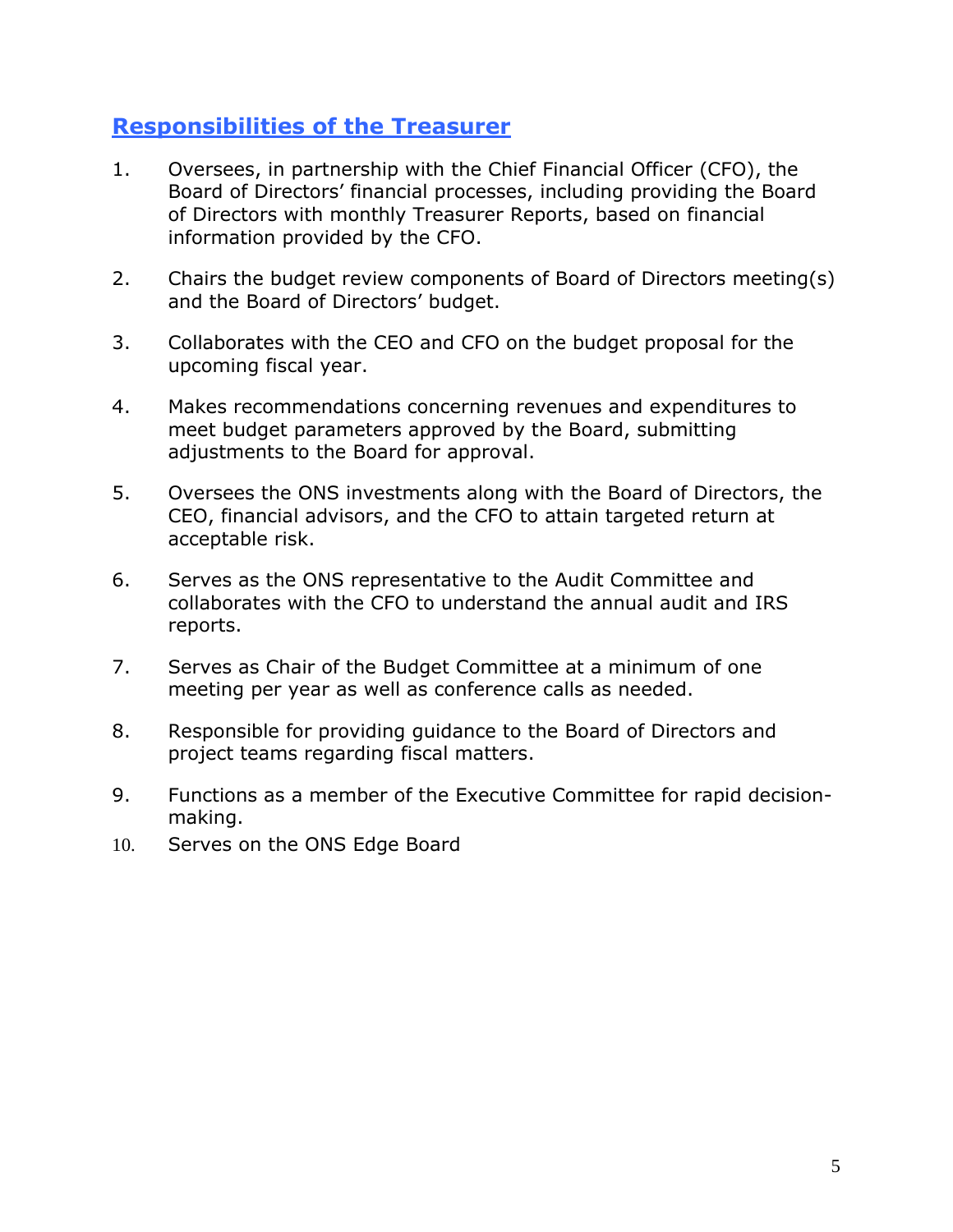# **Responsibilities of the Secretary**

- 1. Meeting minutes
	- a. Keeps accurate records of Society and Board actions.
	- b. Proofreads and edits Board meeting minutes with the assistance of the National Office Executive Assistant, who acts as recorder, the CEO, and the President. If the National Office Executive Assistant is unavailable during part of or entire meetings of the Board, the Board Secretary is responsible for preparing minutes.
	- c. Collaborates with the National Office staff to ensure timely distribution of Board meeting minutes.
	- d. Prepares highlights of Board meetings and action items for ONS.
- 2. Oversees and/or prepares official correspondence, in coordination with ONS staff, as directed by the Board.
- 3. Functions as a communication focal point between the Board and the membership.
- 4. Functions as a member of the Executive Committee for rapid decisionmaking.
- 5. Performs special assignments at Congress. Records minutes at the Annual Business meeting and documents key issues.

## **Evaluation Criteria**

- 1. Participates in annual Board appraisal and post-meeting evaluations.
- 2. Completes an annual self-evaluation related to board work and effectiveness.

## **Position Term**

Three years.

## **Time Commitment**

#### TIME COMMITMENT WILL INCLUDE WEEKDAYS AND WEEKENDS AND MAY INCLUDE HOLIDAYS.

#### *Approximate breakdown of time spent:*

| <b>Activity</b>              | Average   | Range                      |
|------------------------------|-----------|----------------------------|
| <b>Board Meetings</b>        | $16 - 20$ | 4-5 mandatory meetings,    |
| (included in Board Activity) | days/year | approximately 4 days each, |